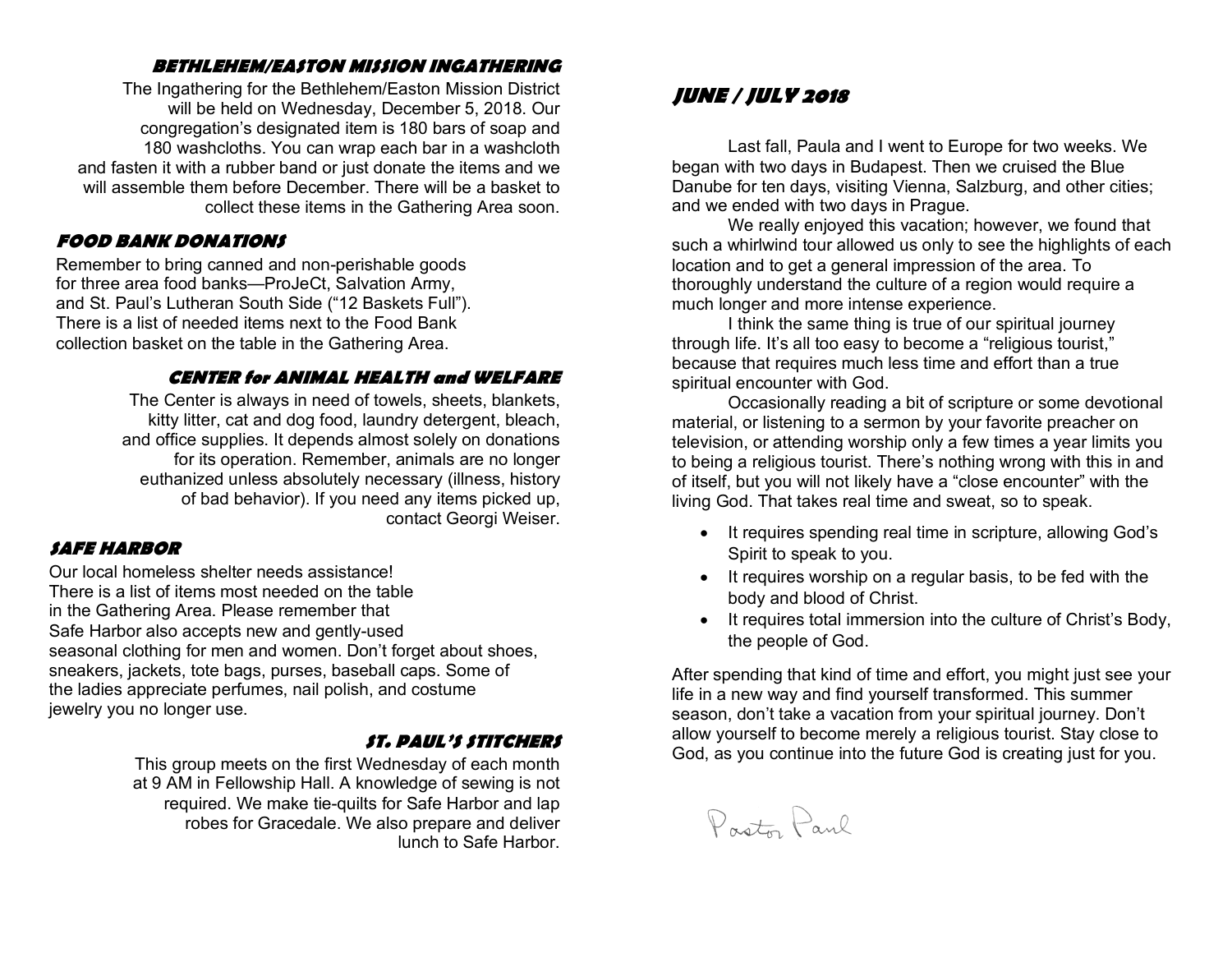#### **TREASURER'S REPORT**

|              |               |                 | <i>SURPLUS</i> / |
|--------------|---------------|-----------------|------------------|
|              | <i>INCOME</i> | <i>EXPENSES</i> | (SHORTAGE)       |
| APRIL        | \$15.294.45   | \$ 8.133.22     | \$7.161.23       |
| YEAR-TO-DATE | \$38,535,16   | \$34,953,50     | \$ 3,581.66      |

#### **THANK YOU NOTES RECEIVED**

- o Pat Steckel wrote: "Thank you all so much for my mother (Lillian Bethman) and my birthday cards on April 11. It was much appreciated."
- o From the Girl Scouts of Eastern PA: "GSEP volunteer Paula Lynch [leader of the senior GS troop that meets here] shared with us how wonderful and generous you have been with our local troops and service units. Please accept this token of our appreciation on behalf of all of us." (They sent pens, bookmarks, and a box of GS cookies which we took to Safe Harbor.)
- o Micki Stout sent a note (referring to the Opening of the Time Capsule and Pot-Luck Lunch) saying: "WOW, what a kickoff—64 friends gathering together to share a meal. What a beautiful sight! The day could not have happened without the help of our food preparers and all who set up and cleaned up. I only come with a vision; YOU make it happen! Remember to mark your calendars for the upcoming events."
- o Food for the Poor sent a letter thanking us for our gift of \$3,800.00 to build two houses. It stated: "Thank you for helping to answer prayers and letting your light shine, just like Christ commanded."

#### **SUMMER WORSHIP SCHEDULE**

*Our summer worship service remains at 10 AM there is no change in time* as in the past. Sunday School and Coffee Hour will begin again in September.

#### **MARK the DATE—MONDAY, JUNE 18 . . .**

. . . at 7 PM here at the church as part of our search our search for a new pastor. This is an opportunity for the congregation to express any concerns or ask questions of Bishop Zeiser and Pastor Huber about the call process.

### *150th ANNIVERSARY*

*June 16:* Rummage Sale (see article on page 3);

*July 15:* After the worship service, there will be a picnic outdoors (weather permitting). Please bring your own picnic lunch followed by games of bingo, croquet, and bean bag toss.

*Month of July:* collection of 150 individually-wrapped rolls of toilet paper to fill cloth bags made by Stitchers to donate to Meals on Wheels Christmas in July campaign. There will be a container in the Narthex for your donations. (See article below.)

*August:* collection of 150 back-to-school supplies; *September:* Oldies Dance; *October 14:* visit from Bishop Zeiser of NEPA Synod followed by brunch; *November:* Ladies Tea; *December:* children's Christmas party and a family Christmas get-together. If you have any ideas, or want to be involved in any of these projects, please see Joyce Gosch, Chairperson.

### *SOCIAL MINISTRY*

#### **SECOND SUNDAY**

Remember that the second offering received during worship on the second Sunday of each month is used to support various social ministry agencies and issues in our local community, Synod, ELCA, and our world. In May we collected \$154.00 for **Bear Creek Camp. The recipient in June will be the Summer Nights Program at the Easton Area Community Center and in July we will collect for Safe Harbor.**  Please continue to support these worthwhile programs.

### **"CHRISTMAS in JULY"**

Every year we participate in this event sponsored by Meals on Wheels of Northampton County. This year we are collecting individually-wrapped rolls of toilet paper to be placed in cloth bags made by the Stitchers. These bags will adhere to a walker or can be used in other ways by the recipients of Meals on Wheels. There will be a box in the Narthex throughout the month of July. Monetary donations are also appreciated.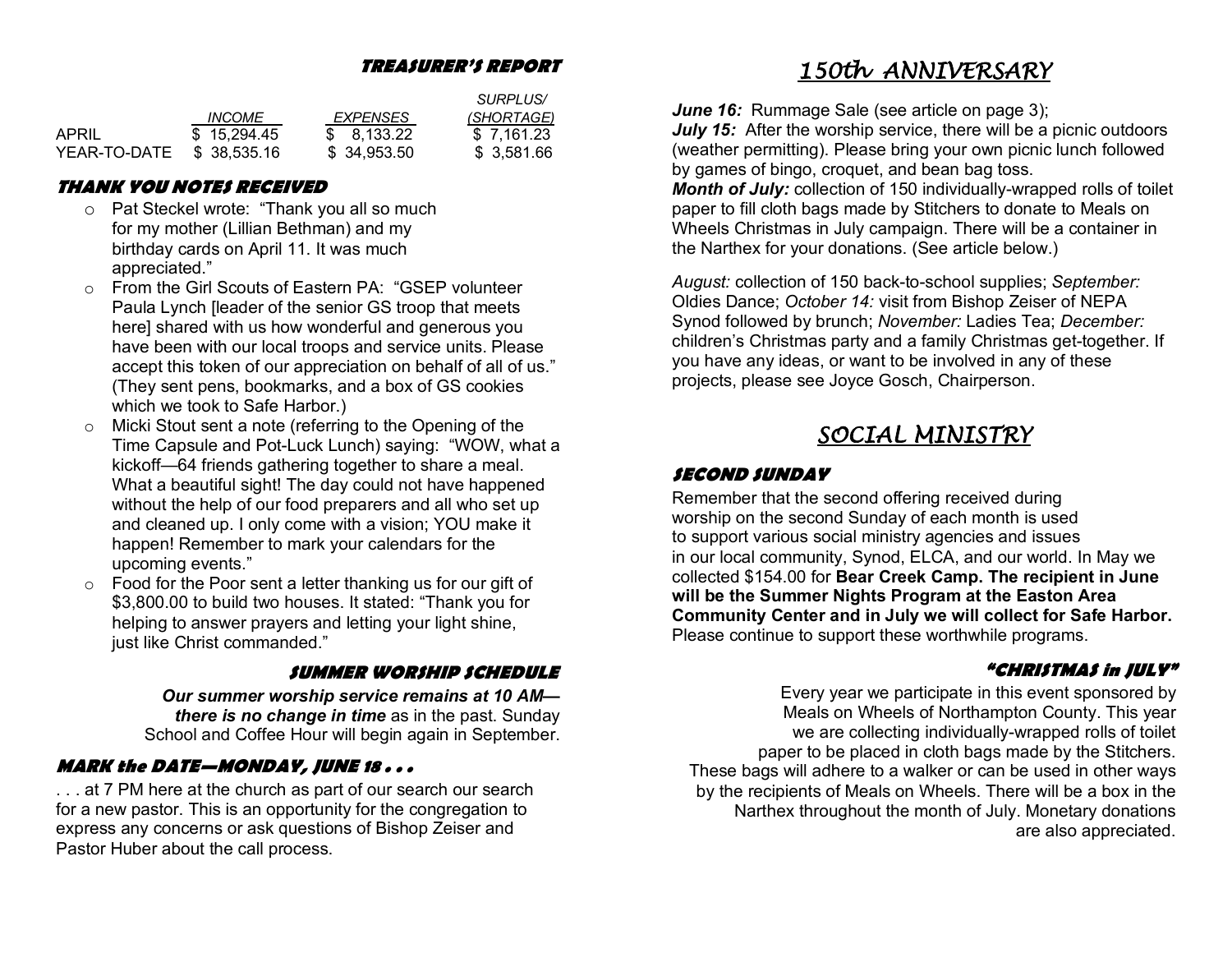#### **FROM the MUSIC DIRECTOR'S BENCH**

I recently sat through an all-day seminar about the opioid crisis in Pennsylvania. We talked about how, and why, drugs affect our brains. It turns out the opioids do, on an exponentially larger scale, what we can do on our own. Our brains produce dopamine, the "feel good" chemical, all by themselves. When we eat a brownie, when we realize it's finally Friday, when we get kissed, we get that dopamine boost, without the need for outside drugs. We are happier, calmer, and get more enjoyment out of our days. You probably already knew that your choices and your attitude affected your mood, but it's not just psychological, it's a physical effect.

I'd like to propose St. Paul's III as a good source of dopamine stimulation. Think of all the pleasure you can derive from coming to church. You're greeted by friends and smiles; you see the glory of the sanctuary and experience its calming effect; I hope you hear and sing beautiful and uplifting music; and of course there are all those sweets at coffee hour. (Food, we were told at our training, raises your dopamine levels 150%!)

But best of all, there's the spiritual connection, the communion with God. If that isn't a mood elevator, what would be? So, if you need another incentive to come to church and be active, here it is—it will change your brain chemistry and make you feel happier.

Now, if you had found a great new restaurant, a new Yankee Candle fragrance, or a new movie that made you feel great and boosted your mood, you'd tell your friends, right? So bring them to church next week.

Share the high.

#### **RUMMAGE SALE**

There will be a Rummage Sale on Saturday, June 16, from 8 AM til 12 Noon in Fellowship Hall. We will accept children's and baby clothing only but no TV's, computers, large furniture, or mattresses. You may *drop off items* on: Sunday, June 10, after our worship service; Monday and Tuesday, June 11 & 12 between 9 AM and 2 PM; Thursday and Friday, June 14 & 15, from 5 PM to 7 PM. Please call the church office to make sure someone is here to let you in for Monday and Tuesday drop-offs. There will also be a Bake Sale so anyone who loves to bake, please sign up. We need volunteers to help set-up, work at the sale, and clean up afterwards. There are sign-up sheets in the Narthex. If you have questions, please contact Donna Loveland at 610-905-8983.

#### **IRON PIGS GAME**

The Bethlehem/Easton Mission District is sponsoring a game on Friday, July 13, at 7:05 PM at Coca Cola Park. Tickets are \$11.00 each and are loaded with \$2.00 good for food or use in the Majestic Store. There will be a sign-up sheet on the table in the Narthex. Deadline is Friday, June 29. For details, see Cheryl Nielsen.

### *MILESTONES*

#### **GRADUATES**

- v ANNA LADUCA (daughter of Margaret and Carm LaDuca)graduates from Easton Area High School on June 11. Anna plans to attend Moravian College and major in nursing.
- v GREGORY SALES (grandson of Joy Sales) also graduates from Easton Area High School. He will attend Moravian College and major in criminal justice.
- v MITCHELL YOUNG (grandson of Tom and Ann Young; son of Philiip and Kelly Young) graduates from Montoursville High School on June 8. He plans to attend Franklin & Marshall College with interests in theater and physics.

*We want to recognize all our graduates. If you or someone in your family is graduating, please contact the church office with pertinent information (name, school/college, date, type of degree, future plans).*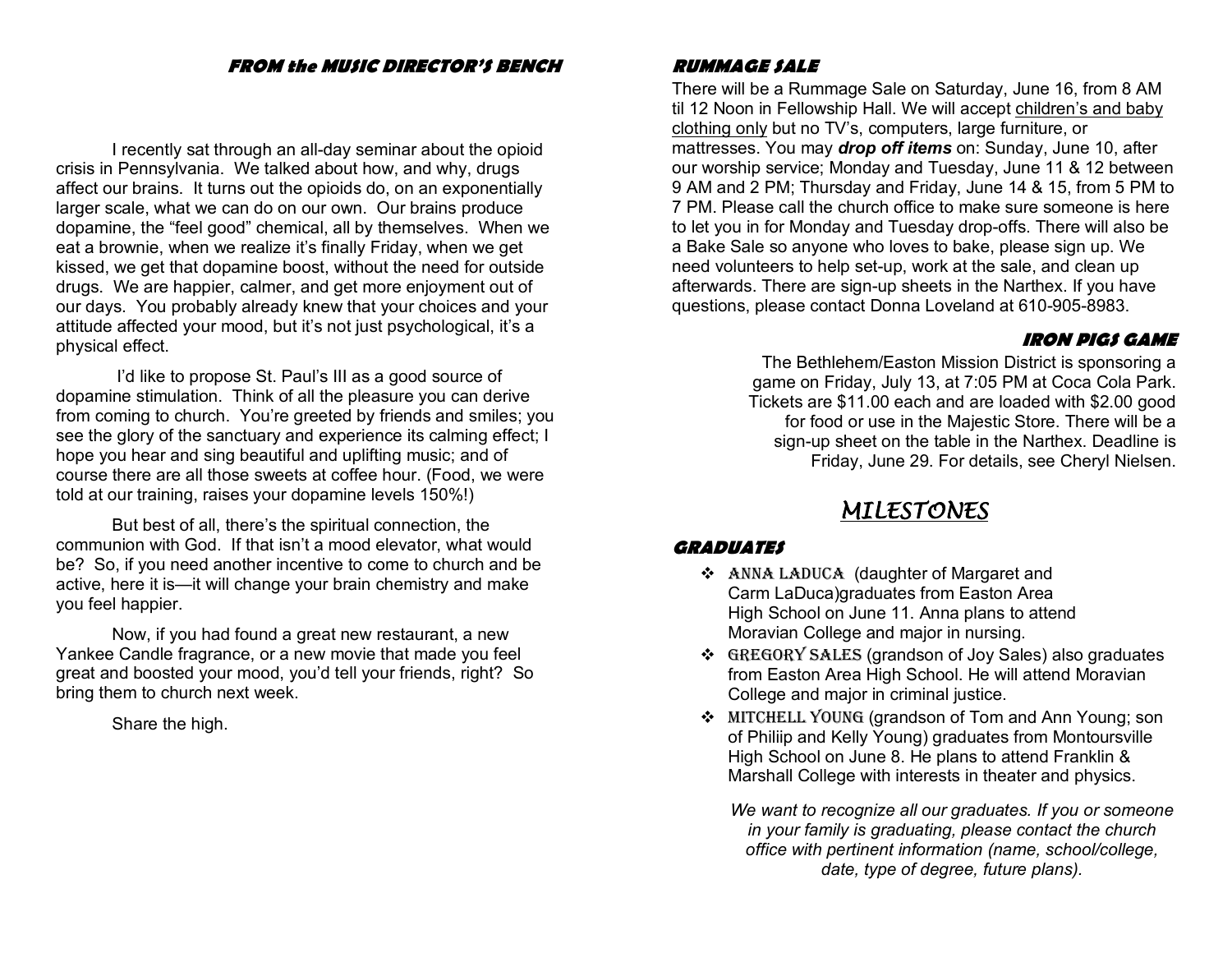### *CHRISTIAN EDUCATION*

#### **VACATION BIBLE SCHOOL**

Once again we will be joining with Arndt's for an exciting and educational Vacation Bible School! The program will be held at **Arndt's on June 25-29 from 9 AM to noon.** Our theme is **"Marketplace, 29 A.D."**

This experience of reliving Bible-time events, occupations, and relationships will acquaint children *and adults* with their Christian heritage through stories, songs, games, and crafts. *Many youth and adult leaders and guides are needed to make this a meaningful week.* There are registration forms and sign-up sheets in the Narthex on the information table or you can call the church office. If you have any questions, please see Margaret LaDuca or Pattie Corcoran.

#### **WOMEN'S BIBLE STUDY: TWELVE WOMEN of the BIBLE**

Beginning on Tuesday, July 3, at 7 PM, there will be a 12-week DVD Women's Bible Study focusing on one biblical woman each week. Discover new insights to God's gracious love that will leave you challenged, encouraged, and deeply valued. Apply biblical lessons to modern day struggles and successes. There will be a sign-up sheet in the Gathering Area. The class will run through Sept. 25. Come when you can; each week stands alone. The cost of the study guide is \$11.00. See Margaret LaDuca for more information.

### *COMMUNITY GROWTH & FELLOWSHIP*

#### **PRAYER HEALING BLANKETS**

The Healing Blanket Ministry here at St. Paul's III is for everyone—whether a church member or not. The idea behind the blanket is that the person be healed in body, mind, and spirit. They are on the center table in the Narthex. Please sign the green book when you take one.

# *JUNE / JULY*

PARISH SECRETARY'S HOURS: Monday, Tuesday & Thursday: 9 a.m. - 2 p.m.

#### **In the EVENT of CANCELLATION**

If it is necessary to cancel some of our activities, for whatever reason, please tune in to WFMZ, channel 69 on your TV, or call the church office and select option 226.

**EMAIL ADDRESS** Office: sp3office@rcn.com

#### **WEB PAGE**

If you have information you want to add to our web page, email the information to the church office. The *Herald* is also available on-line at www.stpaulsthird.org

> **DIRECTORY** – There is an updated email directory in the church office, should you need information.

#### **DEADLINE for the AUGUST issue of the Herald is JULY 15.**

Cut out the following information and keep it in your wallet!

#### **St. Paul's III Lutheran Church 2561 Newburg Road, Easton, PA 18045 (610) 258-0875**

Hospital Codes:

| Easton: L35                                       | St. Luke's: 316 |  |
|---------------------------------------------------|-----------------|--|
| Lehigh Valley, Allentown General, Muhlenberg: 316 |                 |  |

If you are admitted to the hospital, please give them our code so they can notify us of your admittance. A family member should still inform the church office so visitation arrangements can be made.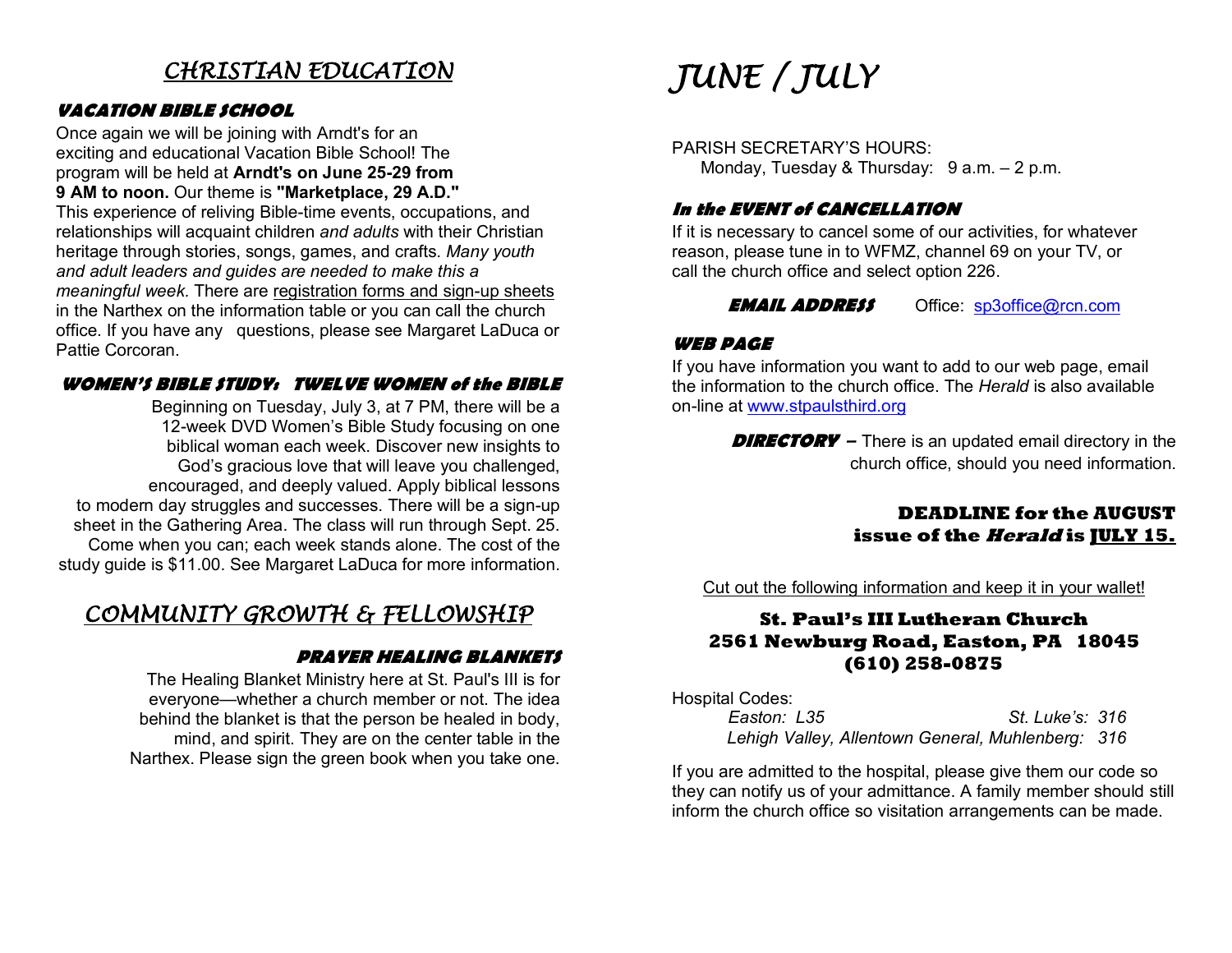# JUNE

JULY

### BIRTHDAYS

- 1 Michael Reagle 20 James Neff<br>10 Daryle Davidson 20 Stacy (Sutto
- 
- 11 Tyler Aldinger 26 Justin Fretz **Micki** Stout
- 14 Margaret LaDuca 27 Susan Smallets
- 18 Rich Aldinger Kay Sutton Vincent Guiducci IV Joyce Vinson Mindy Lees 29 Sue Becker
- 
- 10 Daryle Davidson Stacy (Sutton) Mensch
	- Sallie Smull 24 Pattie Corcoran<br>
	Tyler Aldinger
	26 Gene Stocker
		-
		-
		-
		-
		- 30 Mark Henley

7-

- 
- 
- 
- 
- 

### **BIRTHDAYS**

- 
- 
- 9 Doris Halpin 27 Marty Reagle
- 11 Joyce Gosch Autumn Van Horn
- 13 Andrew DeRogatis 30 Nancy Frey
- 15 Heather Sponder 31 Brandon Mowry
- 2 David Reagle 23 Tom Brodhead Jr.
- 8 Tanya Adams 25 Margie Shelly
	- Todd Aldinger 26 Edith Roberts
	- Stefanie Dean Gunner Meixsell
		-
	- Harold Ziegler 28 Bryan Reagle
		-
		-
		-

### ANNIVERSARIES

| 6/12/1965 | Pete and Cheryl Warg             |
|-----------|----------------------------------|
| 6/12/1999 | <b>Chris and Heather Sponder</b> |
| 6/14/1968 | Jim and Barbara Miller (50)      |
| 6/21/1986 | Joel and Donna Compton           |
| 6/28/1970 | John and Edith Roberts           |

*We apologize if we missed your birthday or anniversary. Please notify the office… we don't want to repeat this oversight.*

## ANNIVERSARIES

7/3/1976 Edwin and Brenda Van Horn 7/9/1950 Robert and Doris Halpin 77 7/11/1992 Margaret and Carm LaDuca 7/17/1965 Tom and Ann Young

> *We apologize if we missed your birthday or anniversary. Please notify the office… we don't want to repeat this oversight.*